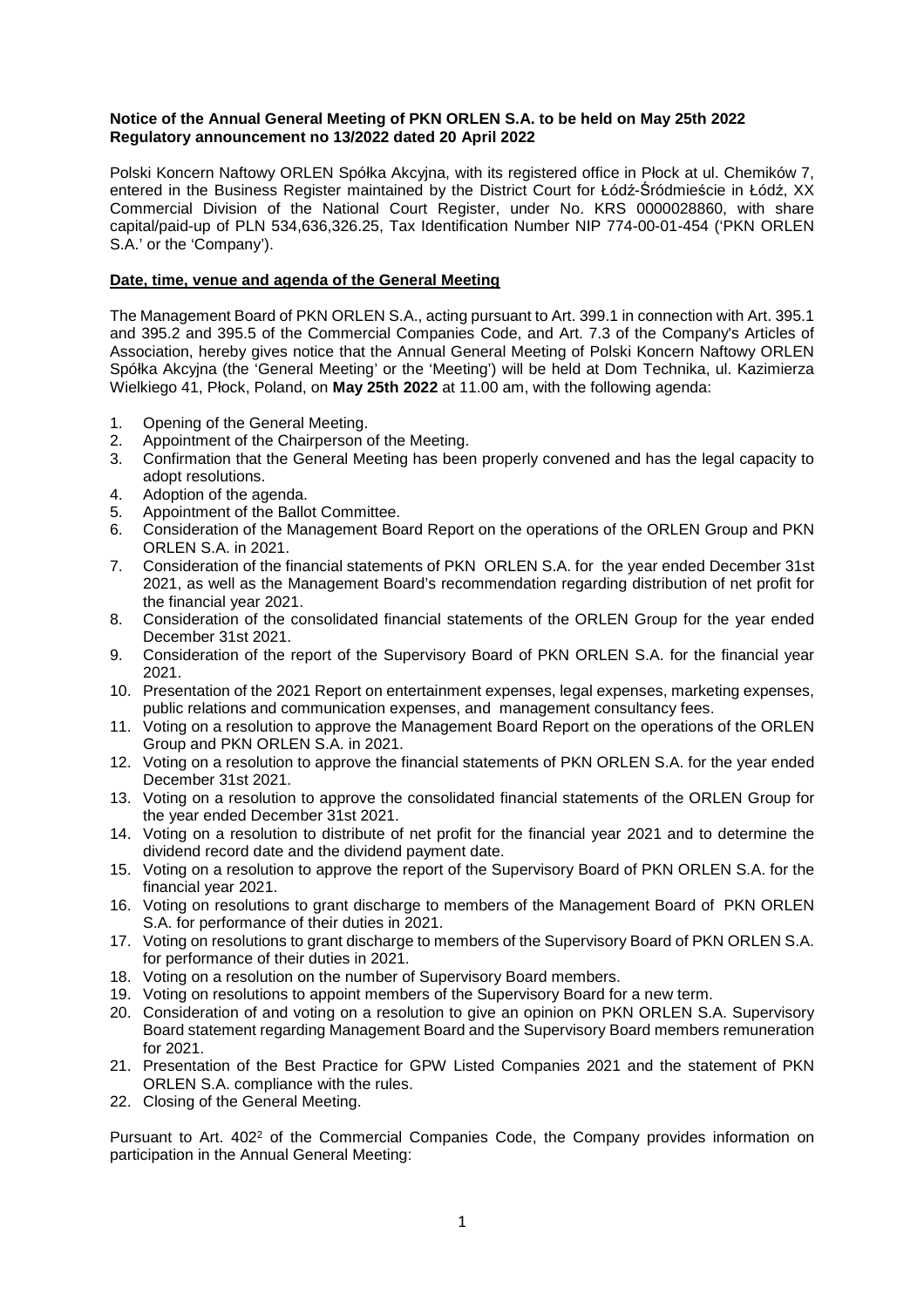## **Shareholder's right to request that certain matters be included in the agenda of the General Meeting**

- 1. A shareholder or shareholders representing at least one-twentieth of the share capital may request that particular matters be included in the agenda of the General Meeting. Such motions should be submitted to the Company's Management Board no later than 21 days prior to the date of the General Meeting, and should contain grounds for or a draft resolution pertaining to the proposed item of the agenda. Motions may be submitted in writing at the registered office of the Company at ul. Chemików 7, 09-411 Płock, Poland, or in electronic form and sent via the website https://www.orlen.pl/en/investor-relations/ir-contacts/contact-for-shareholders or to walne.zgromadzenie@orlen.pl
- 2. The shareholder or shareholders referred to in item 1 should prove that they held the required number of shares as at the date of submitting the motion by attaching to the motion a relevant depositary certificate/depositary certificates or an individual certificate on the right to participate in the General Meeting issued by an entity maintaining their securities account. Where a motion is submitted by a shareholder/shareholders which are legal persons or organisational units referred to in Article 33<sup>1</sup> of the Civil Code, the shareholder/shareholders should send in an official copy of its/their entry in the relevant register (if the motion is submitted electronically – a scanned copy of the document), and submit documents confirming authority of the proxies and further proxies to represent the shareholder/shareholders (sequence of proxies). Any documents submitted to the Company, including documents sent in electronically, should be translated into Polish by a sworn translator. Submission of apostilled documents is permitted. Where shareholders submit a motion via electronic channels of communication, all documents should be sent in the PDF format.
- 3. The Company may take steps to establish the identity of a shareholder and of the shareholder's proxy to verify their rights exercised by means of electronic communication.

## **Shareholders' right to propose draft resolutions**

4. A shareholder or shareholders representing at least one-twentieth of the share capital may, prior to the date of the Annual General Meeting, propose draft resolutions on matters included, or to be included, in the agenda of the Annual General Meeting, by submitting them either in writing to the Company's registered office, at ul. Chemików 7, 09-411 Płock, Poland, or using electronic means of communication, as provided for in item 1 above.

As described in items 2 and 3 above, such shareholder or shareholders should prove that as at the date of submitting their request they hold the required number of shares, and should attach documents necessary to establish the identity of the mover or movers.

- 5. During the General Meeting, each shareholder entitled to participate in the Meeting may propose draft resolutions on the matters included in the agenda.
- 6. Taking into consideration the rules 4.6 second sentence and 4.8 of the Best Practice for GPW Listed Companies 2021 ('Best Practice') the Company's Management Board requests the shareholders to present draft resolutions no later than 3 days before the General Meeting and to present these draft resolutions along with the justification in order to help the shareholders participating the General Meeting to vote on resolutions with adequate understanding.

## **Exercise of voting rights by proxy**

- 7. A shareholder may participate in the General Meeting and exercise voting rights in person or by proxy. Powers of proxy to participate in the General Meeting and exercise voting rights must be granted in writing or in electronic form. A shareholder which is not a natural person may participate in the General Meeting and exercise voting rights through a person authorised to make declarations of will binding on that shareholder, or through a proxy.
- 8. Shareholders may notify the Company of granting or revoking a power of proxy to participate in the General Meeting in electronic form via the Company's website at https://www.orlen.pl/en/investorrelations/ir-contacts/contact-for-shareholders or by sending an email to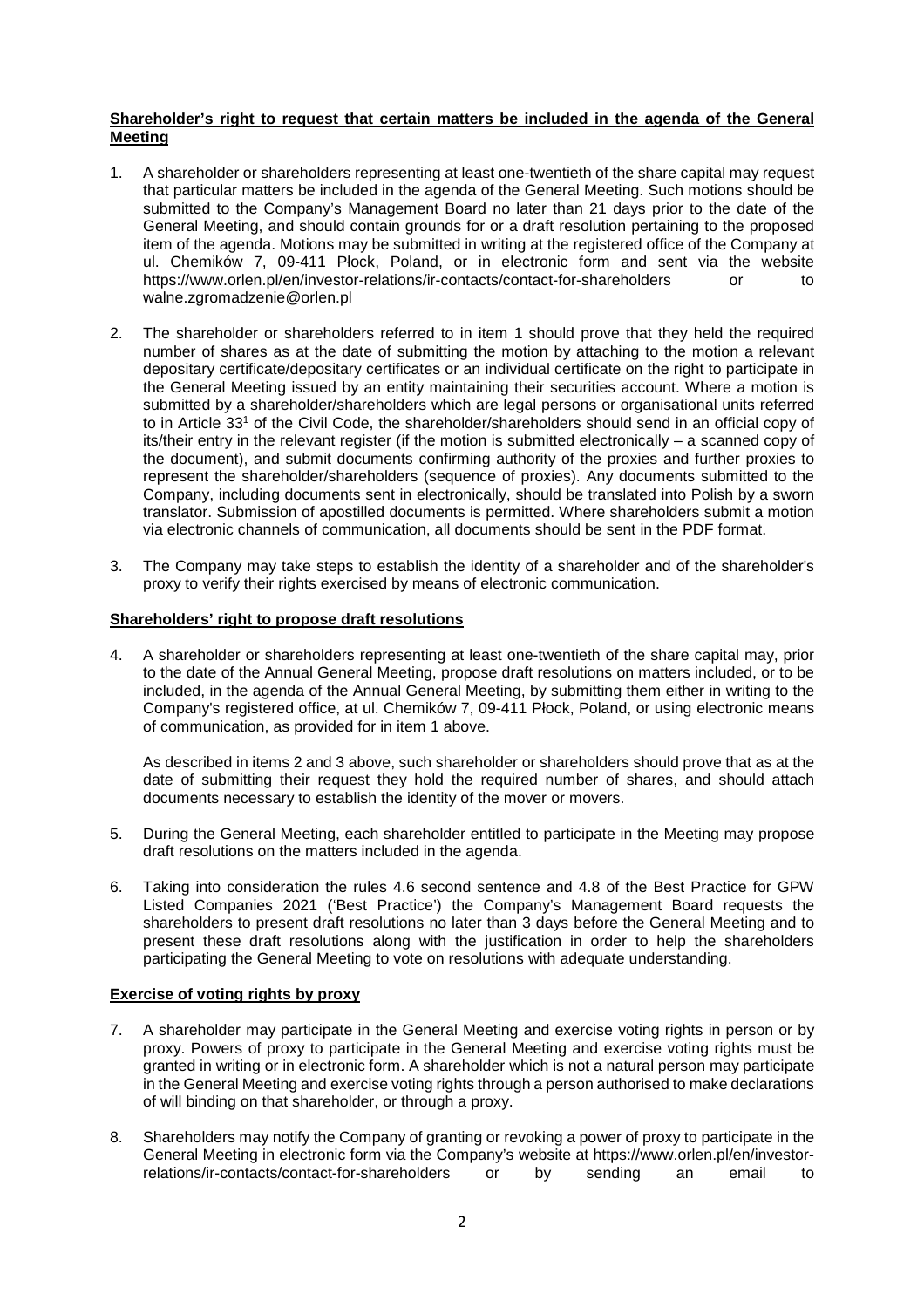walne.zgromadzenie@orlen.pl. These channels of communication can also be used to submit proxy documents as well as proxy cancellation documents.

Along with the notification of appointment of proxy in electronic form, the shareholder must send in the text of the proxy document. The Shareholder shall provide the Company with documents confirming the authorisation of the proxies and of further proxies (sequence of proxies). Where a proxy is appointed by a legal person or an organisation referred to in Art. 33<sup>1</sup> of the Civil Code, the shareholder (as the principal) shall also send in a scanned official copy of the shareholder's entry in the relevant register. Where a proxy is a legal person or an organisation referred to in Art. 33<sup>1</sup> of the Civil Code, the shareholder as the principal shall also send in a scanned official copy of the proxy's entry in the relevant register. Any documents sent in via electronic channels of communication should be translated into Polish by a sworn translator. Submission of apostilled documents via such channels is also permissible. Together with a proxy notice the shareholder shall send an e-mail address through which the Company will be able to communicate with the shareholder and the proxy and to verify the delivered documents and to identify persons. All documents referred to in this paragraph shall be sent in using electronic means of communication. Provisions of this paragraph do not release the proxy from the obligation to present the documents based on which his/her/its identity can be established, as specified in this paragraph, at the time of drawing up the list of eligible participants of the General Meeting.

The above rules concerning identification of the principal will apply accordingly to notices of revoking proxy appointments.

Any notice of proxy appointment or of revoking proxy appointment which does not satisfy the requirements specified above will have no legal effect with respect to the Company.

The Company may take steps to establish the identity of a shareholder and of the shareholder's proxy to verify their rights exercised by means of electronic communication.

- 9. Where a proxy is appointed in writing, the proxy is obliged to leave the original of the proxy document with the Company. Further, for the purpose of drawing up the attendance list, proxies should present their identity cards, passports or other reliable documents based on which their identity can be established. The authorisation to represent a shareholder which is not a natural person should be evidenced by an up-to-date official copy of the shareholder's entry in the relevant register (of which the original or a copy certified by a notary public or legal counsel should be submitted) and documents confirming the authorisation of the proxy or further proxies (sequence of proxies).
- 10. Proxy forms containing the data specified in Art. 402<sup>3</sup> of the Commercial Companies Code are available at the Company's website at https://www.orlen.pl/en/investor-relations/shares-andbonds/general-meeting. The use of the forms referred to above is not obligatory.

## **Participation in the General Meeting by means of electronic communication**

At present, PKN ORLEN S.A. does not provide for the possibility of participating in the General Meeting using electronic means of communication.

#### **Speaking at the General Meeting using electronic means of communication**

At present, PKN ORLEN S.A. does not provide for the possibility of taking the floor during the General Meeting by means of electronic communication.

# **Exercise voting rights by postal ballot or by means of electronic communication**

At present, PKN ORLEN S.A. does not provide for the possibility of exercising the right to vote by postal ballot or using means of electronic communication.

#### **Record date for the right to participate in the General Meeting**

The record date for the right to participate the General Meeting is May 9th 2022.

## **Right to participate in the General Meeting**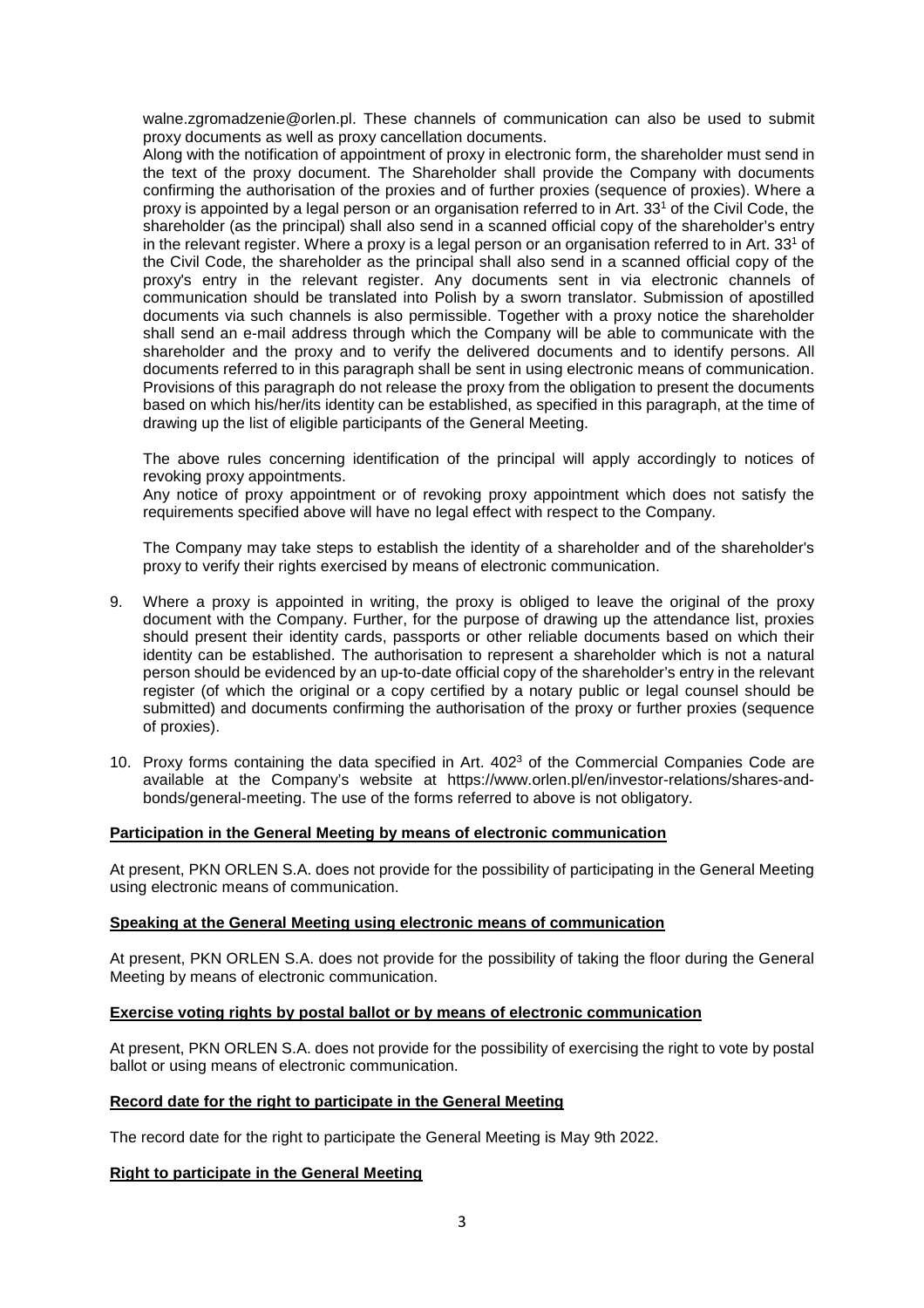Only persons who:

a) are the Company's shareholders, i.e. hold Company shares registered in their securities accounts, 16 days prior to the date of the General Meeting (May 9th 2022); and

b) in the period from April 20th to May 10th 2022 apply to the entity keeping the securities account where the shares of the Company are deposited for a certificate to be issued to their name confirming their right to participate in the General Meeting

have the right to participate in the General Meeting.

It is recommended that the shareholders collect the certificate and take it with them to the Annual General Meeting.

The Company shall draw up the list of shareholders entitled to participate in the Annual General Meeting on the basis of the data provided to it by the Central Securities Depository of Poland (the CSDP). The CSDP compiles such data based on certificates confirming the right to participate in the Annual General Meeting issued in the shareholders' names by the entities keeping their securities accounts. A list of shareholders entitled to participate in the Annual General Meeting will be displayed for inspection at the reception desk of the Company's registered office at ul. Chemików 7, Płock, Poland, and at the reception desk of PKN ORLEN S.A. at ul. Bielańska 12, Warsaw, Poland, for three weekdays prior to the date of the Annual General Meeting, between 8.00 am and 4.00 pm.

A shareholder may request that the list of shareholders be delivered to him/her/it free of charge by electronic mail; in such a case, the shareholder must provide an email address to which the list is to be sent. The list of shareholders will be provided in the PDF format.

A shareholder who requests to be allowed to inspect or be sent the list of shareholders should prove his/her/its identity and status of a shareholder of PKN ORLEN S.A. in the manner specified in items 1-3 above. For this purpose, certificates confirming the right to participate in the General Meeting or depositary certificates together with presentation of identity cards, passports or other documents will be accepted as sufficient proof.

When signing the attendance list, shareholders and proxies arriving at the General Meeting should present their identity cards, passports or other documents on the basis of which their identity can be established. The authorisation to represent a shareholder which is not a natural person should be evidenced by an up-to-date official copy of the shareholder's entry in the relevant register (of which the original or a copy certified by a notary public or legal counsel should be submitted) and documents confirming the authorisation of the proxy or further proxies (sequence of proxies). The right to represent a shareholder who is a natural person should be evidenced by a proxy document presented when signing the attendance list.

## **Shareholders right to ask questions regarding issues placed in the agenda of the General Meeting**

Shareholders participating in the General Meeting have right to ask questions regarding issues placed in the agenda of the General Meeting and participate in the discussion in accordance with the rules defined in the Rules of Procedure for the General Shareholders Meeting of PKN ORLEN S.A.

The Company's Management Board informs that the General Meeting will be recorded and transmitted via the Internet. The broadcast will be available at http://www.orlen.pl .

# **Access to documents**

Persons entitled to attend the Annual General Meeting may obtain a complete copy of the documentation to be presented at the Annual General Meeting and draft resolutions, at the reception desk of the Administration Centre of the Company's registered office at ul. Chemików 7 in Płock, Poland, or at the reception desk of PKN ORLEN S.A. at ul. Bielańska 12 in Warsaw, Poland between 8.00 am